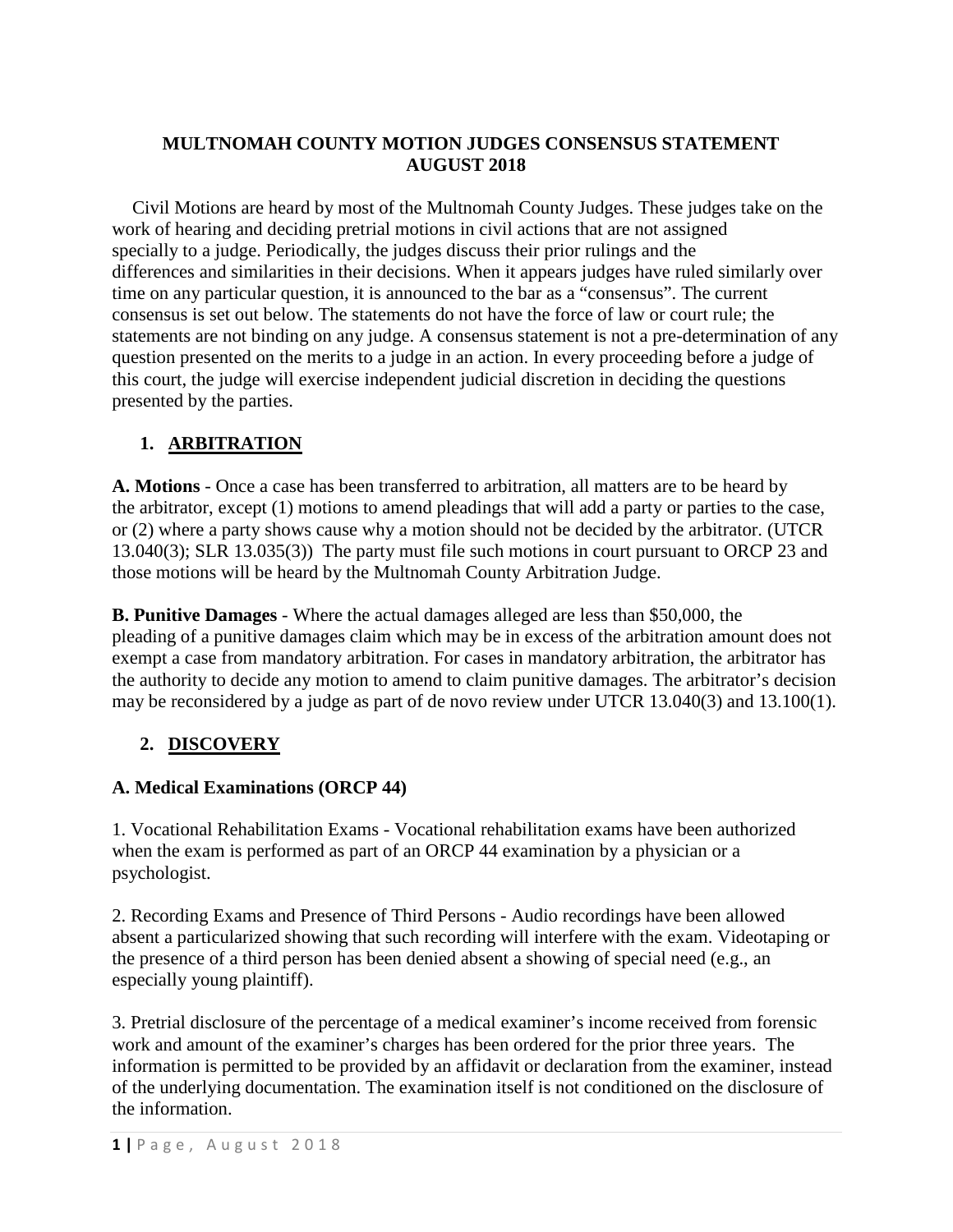### **B. Depositions**

1. Attendance of Experts - Attendance of an expert at a deposition has generally been allowed, but has been reviewed on a case-by-case basis upon motion of a party.

2. Attendance of Others - Persons other than the parties and their lawyers have been allowed to attend a deposition, but a party may apply to the court for the exclusion of witnesses.

3. Out-of-State Parties - A non-resident plaintiff is normally required to appear at plaintiff's expense in Oregon for deposition. Upon a showing of undue burden or expense, the court has ordered, among other things, that plaintiff's deposition occur by electronic means with a followup personal appearance deposition in Oregon before trial. Non-resident defendants normally have not been required to appear in Oregon for deposition at their own expense. The deposition of non-resident corporate defendants, through their agents or officers, normally occurs in the forum of the corporation's principal place of business. However, the court has ordered that a defendant travel to Oregon at either party's expense, to avoid undue burden and expense and depending upon such circumstances as whether the alleged conduct of the defendant occurred in Oregon, whether defendant was an Oregon resident at the time the claim arose, and whether defendant voluntarily left Oregon after the claim arose.

4. Videotaping - Videotaping of discovery depositions has been allowed with the requisite notice. The notice must designate the form of the official record. There is no prohibition against the use of BOTH a stenographer and a video, as long as the above requirements are met.

5. Speaking Objections - Attorneys should not state anything more than the legal specific grounds for the objections to preserve the record, and objection should be made without comment. "Objections as to form" should be specific enough to allow the questioning party to rephrase and ask a non-objectionable question and sufficiently specific so that a judge can rule on the objection later. Failure to do so may not preserve the objection.

## **C. Experts**

The scope of discovery under ORCP 36B(1) generally has not been extended to the identity of nonmedical experts.

### **D. Insurance Claims Files**

An insurance claim file "prepared in anticipation of litigation" has been held to be protected by the work product doctrine regardless of whether a party has retained counsel. Upon a showing of hardship and need pursuant to ORCP 36B(3) by a moving party, the court has ordered inspection of the file in camera and allowed discovery only to the extent necessary to offset the hardship (i.e., not for production of entire file).

## **E. Medical Chart**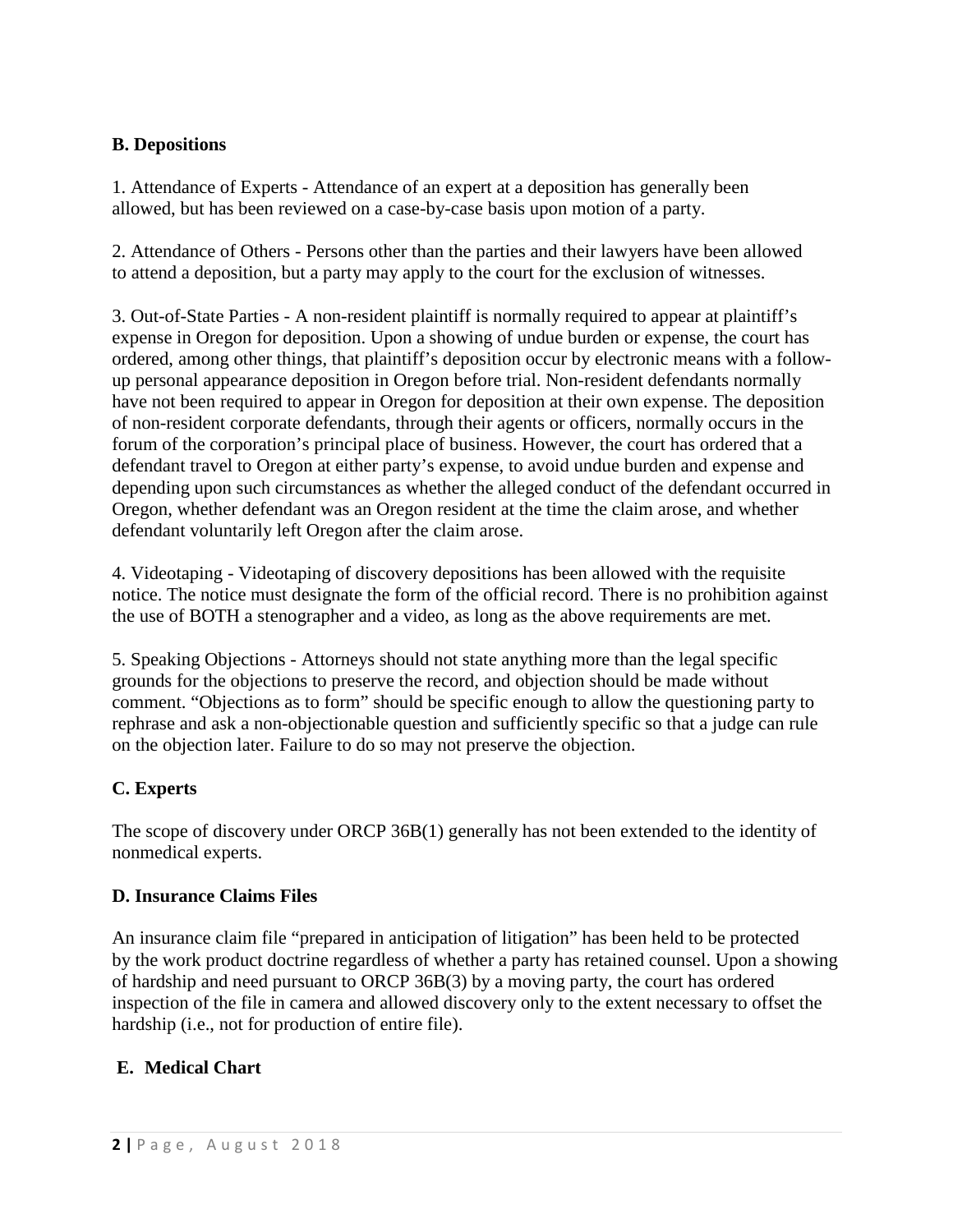1. Current Injury - Medical records, including chart notes and reports, have been generally discoverable in personal injury actions. These are in addition to reports from a treating physician under ORCP 44. The party who requests an ORCP 44 report has been be required to pay the reasonable charges of the practitioner for preparing the report.

2. Other/Prior Injuries **-** ORCP 44C authorizes discovery of prior medical records "of any examinations relating to injuries for which recovery is sought." Generally, records relating to the "same body part or area" have been discoverable. Records sought must actually relate to the presently claimed injuries*.*

In personal injury actions, the pleading of garden variety pain & suffering expressed in terms of emotional and mental stress does not generally open the door to counseling and psychological records without the allegation of a specific psychological condition or injury. In some cases such discovery has been granted based on particular facts of a claim which distinguish it from what may be considered a "garden variety" general damage claim.

# **F. Photographs**

Photographs generally have been discoverable.

# **G. Social Media**

Generally, relevant social media content has been discoverable, despite the privacy settings imposed by the account user. Data residing on social media platforms is subject to the same duty to preserve as other types of electronically stored information (ESI). The duty to preserve is triggered when a party reasonably foresees that evidence may be relevant to issues in litigation. All evidence in a party's "possession, custody, or control" is subject to the duty to preserve. Evidence generally is considered to be within a party's "control" when the party has the legal authority or practical ability to access it.

# **H. Tax Returns**

In a case involving a wage loss claim, discovery of those portions of tax returns showing an earning history, i.e., W-2 forms, has been held appropriate, but not those parts of the return showing investment data or non-wage information.

## **I. Witnesses**

 1. Identity - the court has required production of documents, including those prepared in anticipation of litigation, reflecting the names, addresses and phone numbers of occurrence witnesses. To avoid having to produce documents which might otherwise be protected, attorneys have been allowed to provide a "list" of occurrence witnesses, including their addresses and phone numbers.

2. Statements - Witness statements, if taken by a claims adjuster or otherwise in anticipation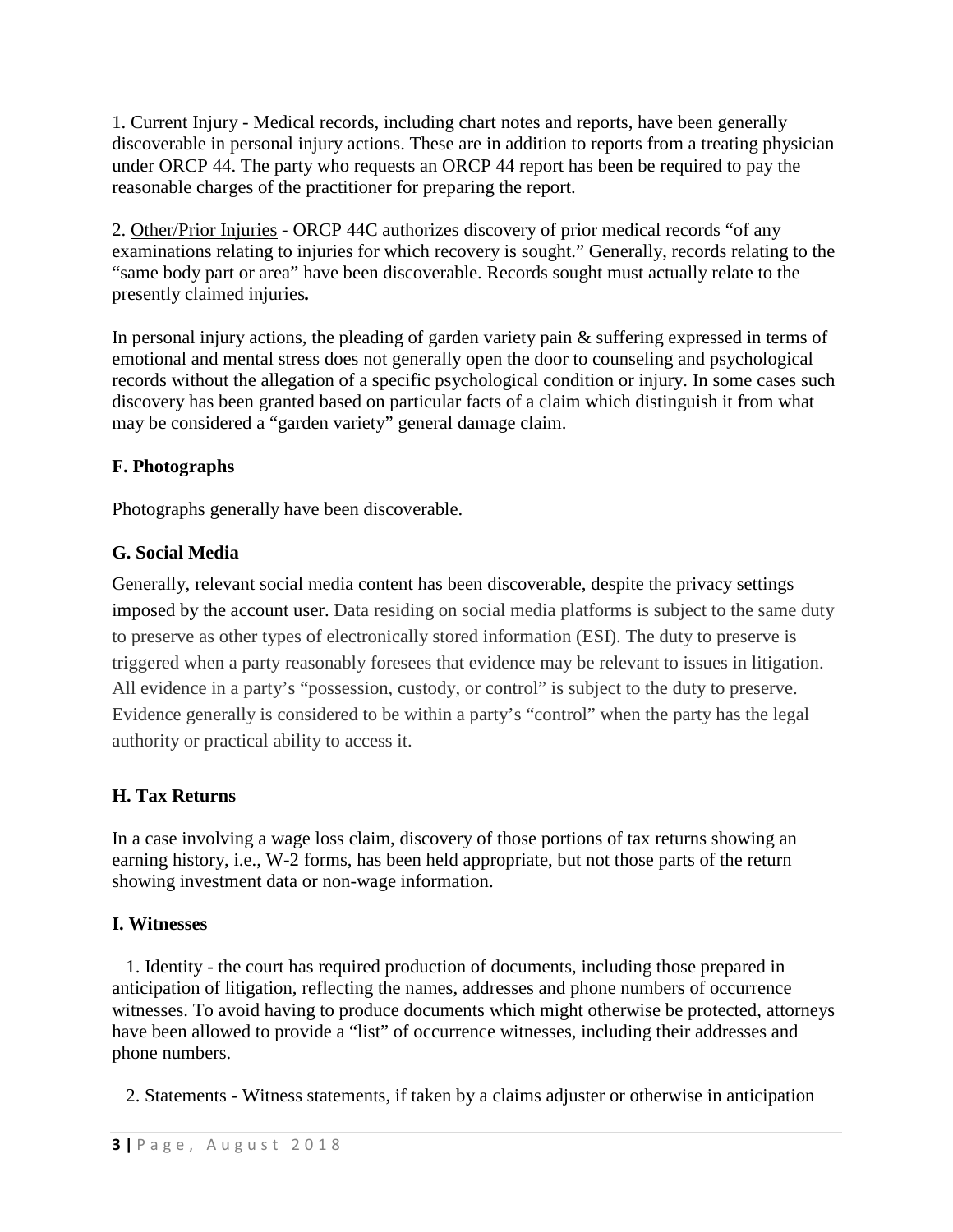of litigation, have been held to be subject to the work-product doctrine. Generally, witness statements taken within 24 hours of an accident, if there is an inability to obtain a substantially similar statement, have been discoverable. ORCP 36B(3) specifies that any person, whether a party or not, may obtain his or her previous statement concerning the action or its subject matter.

### **J. Surveillance Tapes**

Surveillance tapes of a plaintiff taken by defendant generally have been protected by the work-product privilege, and not subject to production under a hardship or need argument.

### **3. VENUE**

**A. Change of Venue (***forum non conveniens***)** - Generally, the court has not allowed a motion to change venue within the following counties (from Multnomah to Clackamas, Washington or Columbia counties) on the grounds of *forum non conveniens*.

**B. Change of Venue - FELA** – Generally, the court has followed the federal guidelines regarding choice of venue for FELA cases.

### **4. MOTION PRACTICE**

### **A. Conferring and Good Faith Efforts to Confer** (UTCR 5.010)

1. **"Conferring."** Judges have held that "to confer" means to talk in person or on the phone. Generally, sending a text message or email is not considered to be conferring.

2. **Good Faith Efforts to Confer.** Because "confer" means to talk in person or on the phone, a "good faith effort to confer" is action designed to result in such a conversation. In various cases, motion judges have held that a letter to opposing counsel, even one that includes an invitation to call for a discussion, does not constitute a good faith effort to confer unless the moving attorney also makes a follow-up phone call to discuss the matter.

The phone call leaving a message must be specific as to the subject matter before it constitutes a good faith effort to confer. Likewise, a message that says simply: "This is Jane. Please call me about Smith v. Jones," is not enough. Last minute phone messages or FAX transmissions immediately before the filing of a motion have been held not to satisfy the requirements of a good faith effort to confer.

**B. Complying with the Certification Requirement**. UTCR 5.010(3) specifies that the certificate of compliance is sufficient if it states either that the parties conferred, or contains facts showing good cause for not conferring. Judges have held that the certificate is not sufficient if it simply says "I made a good faith effort to confer." It must either state that the lawyers actually talked or state the facts showing good cause why they did not.

**C. Copy of Complaint** - The failure to attach a marked copy of the complaint to a Rule 21 motion pursuant to UTCR 5.020(2) has resulted in denial of the motions. UTCR 1.090.